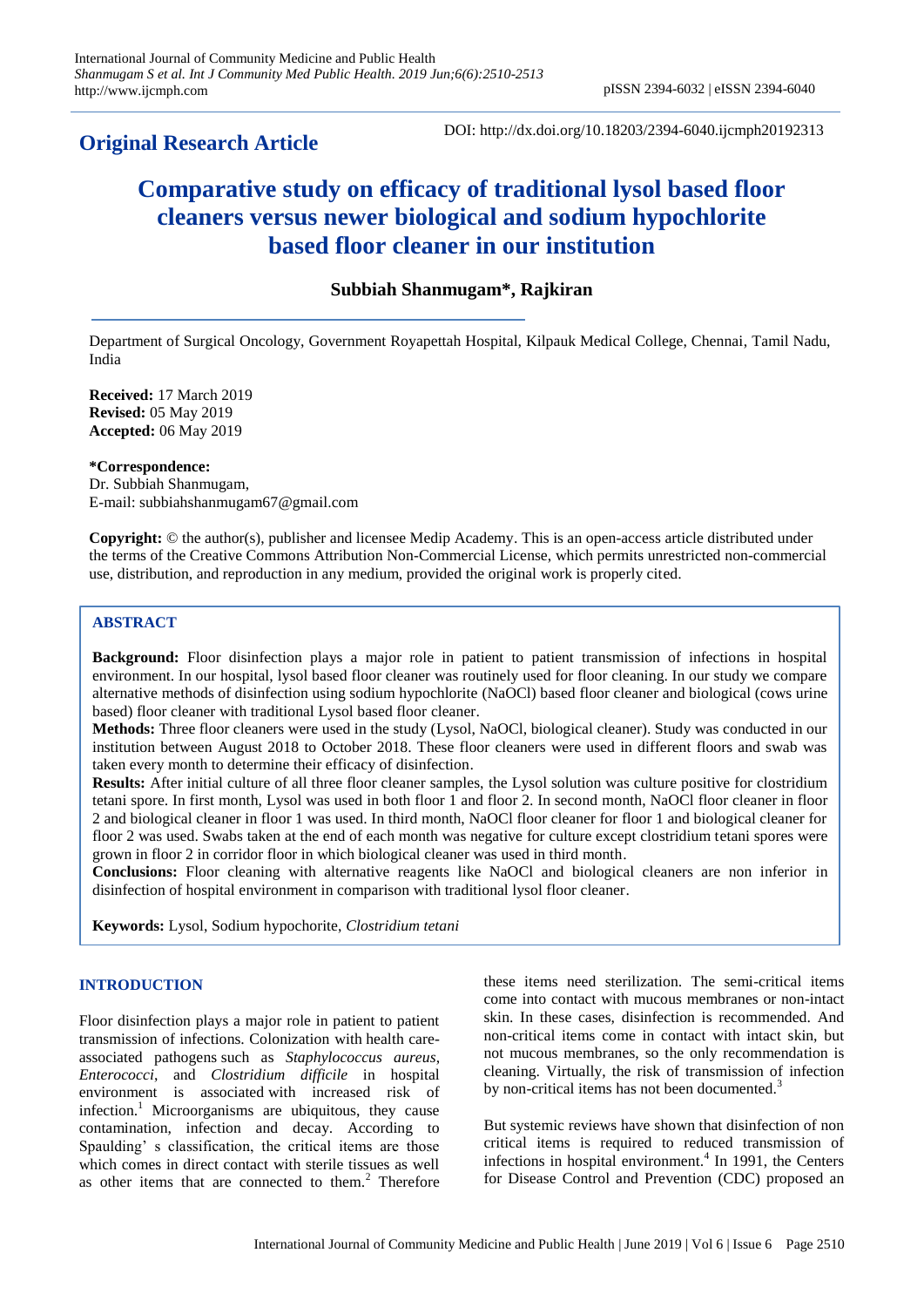additional category for non-critical items called environmental surfaces which, in turn, can be divided into equipment surfaces (X-ray apparatus, hemodialysis machine etc.) and housekeeping surfaces (furniture, floor, wall, table top etc.). The pathogens are capable of surviving on room surfaces and medical equipment for a prolonged period of time. In our hospital, lysol based floor cleaning agent is routinely used for floor cleaning. The main objective of our study is to compare alternative methods of disinfection using sodium hypochlorite (NaOCl) based floor cleaner and biological (cow's urine based) floor cleaner with traditional lysol based floor cleaner in hospital environment.

## **METHODS**

Three reagent were used in study:

- Lysol based floor cleaner,
- Sodium hypochlorite based floor cleaner,
- Cows urine based biological floor cleaner.

The study was conducted between August 2018 to October 2018 in our hospital. The test was conducted in two floors (floor 1 and floor 2). At first, culture of the all three floor cleaning solutions was done. During the first month all floors were cleaned with Lysol based traditional floor cleaner (floor 1 and 2).

Swab were taken from multiple place like ward floors, ward side walls, corridor walls, corridor side walls, ICU doors, toilet doors and flooring. Next month for one floor sodium hypochlorite solution and for another floor biological floor cleaner was used. (Floor 2 - sodium hypochlorite solution, floor 1- biological floor cleaner). At the end of the month swabs were taken as previously described.

Next month exchange of the two solutions between floors was done. (Floor 1 - sodium hypochlorite solution, floor 2- biological floor cleaner). Again swabs were taken at end of the month

Culture report were analysed and presented.

### *Methods of preparation of reagents*

#### *Sodium hypochorite based solution*

1.5 kilogram of common salt, with 50 litres of water with additional electrolytes and 4 units of electricity (4 kilowatt power) is used to prepare sodium hypochlorite solution. This comes to 5000 ppm in concentration. (ppm = (mass of solute  $\div$  mass of solution) x 1,000,000). It is diluted 100 times with water to make the concentration to 50 ppm and used for floor cleaning.<sup>5</sup>

#### *Cows urine based floor cleaner*

Cows urine is heated to 120 degree Celsius by steam distillation method and the extract which contains carbolic acid is mixed with pine oil and mixed at 3000 rpm (rotation per minute). The reagent is stored in a bottle and mixed with water during floor cleaning. Carbolic acid content of cows urine is the reason for its disinfection properties.<sup>6</sup>

#### *Culturing technique*

Swabs were cultured in agar plates for bacterial growth (*Staphylococcus aureus*, *Enterococci*, *Clostridium difficile*, *Escherichia coli*, *Pseudomonas*, *Klebsiella* etc) and tetanus spore growth.

## **RESULTS**

After initial culture of reagent samples (lysol based floor cleaner, sodium hypochlorite based floor cleaner, Cows urine based biological floor cleaner). The Lysol solution which was rountinely used for floor cleaning was culture positive for *Clostridium tetani* spore, other two samples had no growth. First month swab culture following Lysol application in both floor 1 and floor 2 showed no growth in any of the swabs taken. Second month following application of sodium hypochlorite based floor cleaner in floor 2 and biological floor cleaner for floor 1. No growth was found in any of the swab taken. Third month sodium hypochlorite base floor cleaner for floor 1 and biological floor cleaner for floor 2 was used. *Clostridium tetani* spores were grown in floor 2 in corridor floor in which biological floor cleaner was used (Table 1).

#### **Floor 1 Floor 2** Reagent Culture Reagent Culture  $1<sup>st</sup>$  month **Eysol** No growth Lysol No growth  $2<sup>nd</sup>$  month Biological No growth Sodium hypochlorite No growth  $3^{\text{rd}}$  month **rd Sodium hypochlorite** No growth biological *Clostridium tetani* spores grown in corridor floor

#### **Table 1: Swab culture reports.**

## **DISCUSSION**

Disinfection is the use of chemical or physical methods to reduce the number of pathogenic microorganisms on surfaces. It is the destruction or removal of all pathogenic organisms or organism capable of giving rise to infection. Cleaning plays a preparatory role before disinfection, by removing soil and other dirt and reducing microbial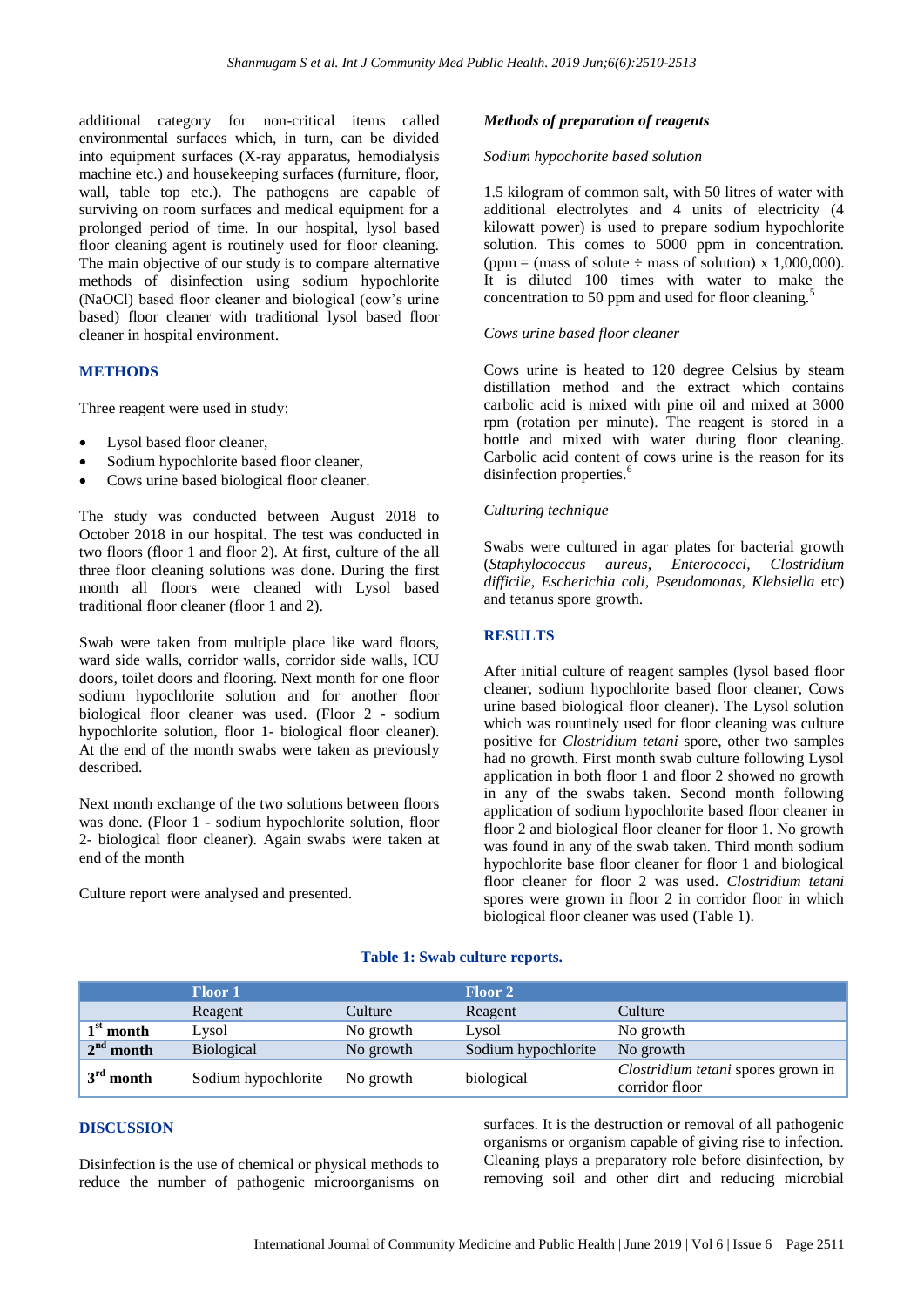burden and making disinfection more effective. These methods need to be used in combination with cleaning as they have limited ability to penetrate organic material.

Healthcare-associated infections (HAIs) represent a substantial risk to patient safety. Several transmitter pathogens of HAIs are on surfaces and equipment more often handled by professionals and patients. Microorganisms are transferred from an infected patient to a susceptible patient commonly via the hands of healthcare personnel, contaminated hospital surfaces and medical equipment. These factors are directly or indirectly involved in the transmission pathways.

Environmental contamination has been demonstrated to play an important role in the transmission of certain hospital acquired pathogens, including vancomycin resistant *Enterococcus* species, methicillin-resistant *Staphylococcus*, and *Clostridium difficile*, *Pseudomonas aeruginosa*, *Enteric bacterias*. Bacterial spores are more difficult to kill than other micro-organisms by disinfectants.<sup>7</sup> In our study both biological cleaner and sodium hypochorite based floor cleaner was able to kill spore of *Clostridium tetani* though one swab from floor 2 corridor in third month showed tetanus culture positive.

Sodium hypochlorite showed superior action or equivalence to most other products with broad microbicidal action, including spores, and progressive action as longer exposure time and concentration, especially those related to HAIs transmission. Even in our study it has better result as floor cleaning agent. The exact mechanism by which free chlorine destroys microorganisms has not been discovered. Inactivation by chlorine may result from a number of factors: oxidation of sulfhydryl enzymes; ring chlorination of amino acids; loss of intracellular contents; decreased uptake of nutrients; inhibition of protein synthesis; decreased oxygen uptake; oxidation of respiratory components; decreased adenosine triphosphate production; breaks in DNA; and decreased DNA synthesis.<sup>8</sup> Main advantages of sodium hypochorite are no activation required and may enhance removal of organic material and organism. No odour or irritation issues. Does not coagulate blood or fix tissues to surfaces. Freshly prepared hypochlorite solutions, buffered to about pH 7.6, have a very rapid sporicidal activity for this reason *Clostridium tetani* spores were used to evaluate the efficacy of disinfectants.<sup>9</sup> In our study, none of the swab culture from floors treated with sodium hypochlorite showed tetanus spore growth.

Gomutra (Sanskrit: "cow urine") refers to the usage of cow urine for therapeutic purposes in traditional Indian medicine, Ayurveda. The cow urine was claimed to be serving as a bio enhancer, enhancing antimicrobial activity of antibiotic and antifungal agents. Stored cows urine is sent in filter and added to pine oil to prepare the floor cleaning solution.<sup>10</sup> The main constituent of cows urine is carbolic acid acts as a disinfectant. In our study biological floor cleaner is effective as traditional floor cleaners though one swab from floor 2 corridor in third month showed tetanus culture positive, traditional Lysol based floor cleaner had tetanus spore grown in the reagent itself. Suggesting biological agent is non inferior to traditional floor cleaners in disinfection of hospital environment.

## **CONCLUSION**

Floor cleaning with alternative and latest reagents like sodium hypochlorite and cows urine based biological reagent is non-inferior in disinfection of hospital environment in comparison with traditional lysol based floor cleaner.

## **ACKNOWLEDGEMENTS**

Viswajayam Foundation a philanthropic charitable trust is providing housekeeping service using the disinfectants without any cost.

*Funding: No funding sources Conflict of interest: None declared Ethical approval: Not required*

## **REFERENCES**

- 1. Weber DJ, Anderson D, Rutala WA. The role of the surface environment in healthcare-associated infections. Curr Opin Infect Dis. 2013;26:338–44.
- 2. Spaulding EH. Chemical disinfection of medical and surgical materials. In: Lawrence C, Block SS, eds. Disinfection, sterilization, and preservation. Philadelphia: Lea & Febiger; 1968: 517–31.
- 3. Weber DJ, Rutala WA. Environmental issues and nosocomial infections. In: Wenzel RP, editor. Prevention and control of nosocomial infections. Baltimore: Williams & Wilkins; 1997: 491-514.
- 4. Dettenkofer M, Wenzler S, Amthor S, Antes G, Motschall E, Daschner FD. Does disinfection of environmental surfaces influence nosocomial infection rates? A systematic review. Am J Infect Cotrol. 2004;32(2):84-9.
- 5. Roy NK, Baker NP. Preparation of a Solution of Sodium Hypochlorite by the Electrolysis of Sodium Chloride. J R Army Med Corps. 1945;84(6):276-7.
- 6. Mandavgane SA, Rambhal AK, Mude NK. Development of cow urine based disinfectant. Available at: http://nopr.niscair.res.in/handle/ 123456789/8129. Accessed on 3 January 2019.
- 7. Forsyth MP. A rate of kill test for measuring sporicidal properties of liquid sterilizers. Dev Ind Microbiol. 1975;16:37–47.
- 8. Dychdala GR. Chlorine and chlorine compounds. In: Block SS, eds. Disinfection, sterilization, and preservation. Philadelphia: Lippincott Williams & Wilkins; 2001: 135-157.